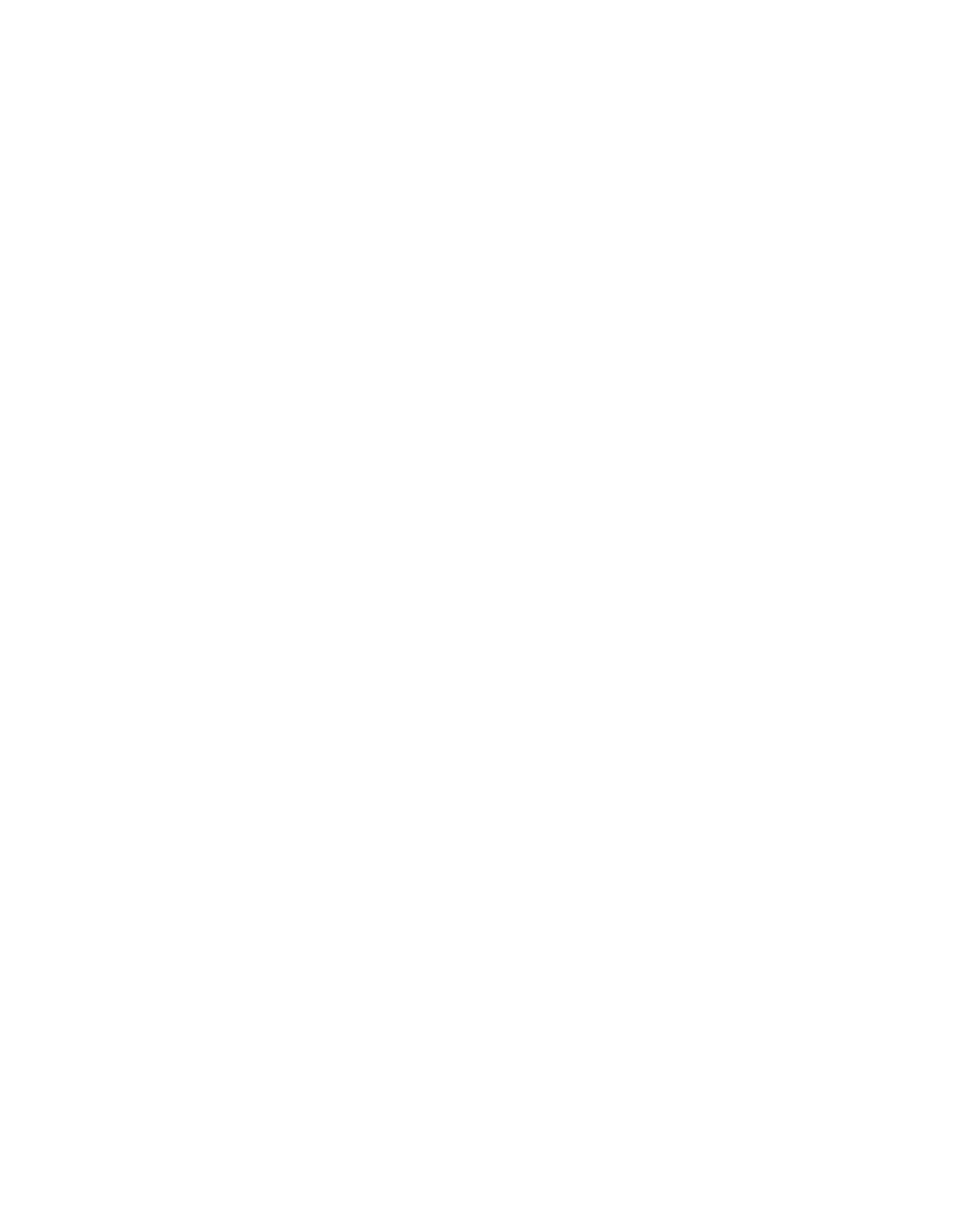be referred to as "partially diatonic" or "partially chromatic," it is still referred to as "diatonic" because the complete frets represent a diatonic scale.

 On the diatonic cittern fingerboard illustrated in Figure 1, the first seven complete frets––minus the first fret––provide the intervals to sound on the second course a Dorian scale: *D* (open) *E F G A B C [D]*.<sup>2</sup> So why is the first fret complete? At some point, players discovered that several very useful notes were available with a complete first fret, so it became a standard inclusion for diatonic fretting.3 According to iconographical evidence, the other partial frets for chromatic notes were added over time as they were found useful or as the demands for chromaticism grew. They were added first under the first course only, then eventually under the second (and sometimes third) course. However, it should be mentioned that despite music moving into a new chromatic direction with the *Seconda prattica* and *Nuove Musiche* of the 17th century, one still finds historical evidence of diatonic fretting being used for this same music.4

 So why all the fuss to have partial or missing frets? Why not just have chromatic frets? One simple answer is that the partial fretting is a feature that actually helps to make playing the instrument easier because it allows the player to be less precise with his left hand. By not having an unnecessary chromatic fret, one may place the fingers of the left hand somewhat approximately and still yield correct notes on the instrument.

 This imprecision not only made the instruments easier for amateur players, it was also exploited by professionals and facilitated the playing of chords given both the tight finger spacing and the long occasional stretches that result from having a small note range in few courses. Some examples of how this fingering imprecision works may be seen in Figure 2. Note the last chord in particular and how the wider spaces between the missing frets give one a greater shot at creating it quickly—something hard to do on a chromatic instrument.



**Figure 2: Examples of fingering imprecision allowed by diatonic fretting.**



**Figure 3a: The beginning of "Pis ne me peult venir" in diatonic tablature, from Pierre Phalèse and Jean Bellère's**  *Hortulus Citharae***, 1582.**



**Figure 3b: The beginning of "Pis ne me peult venir" transcribed into chromatic tablature.**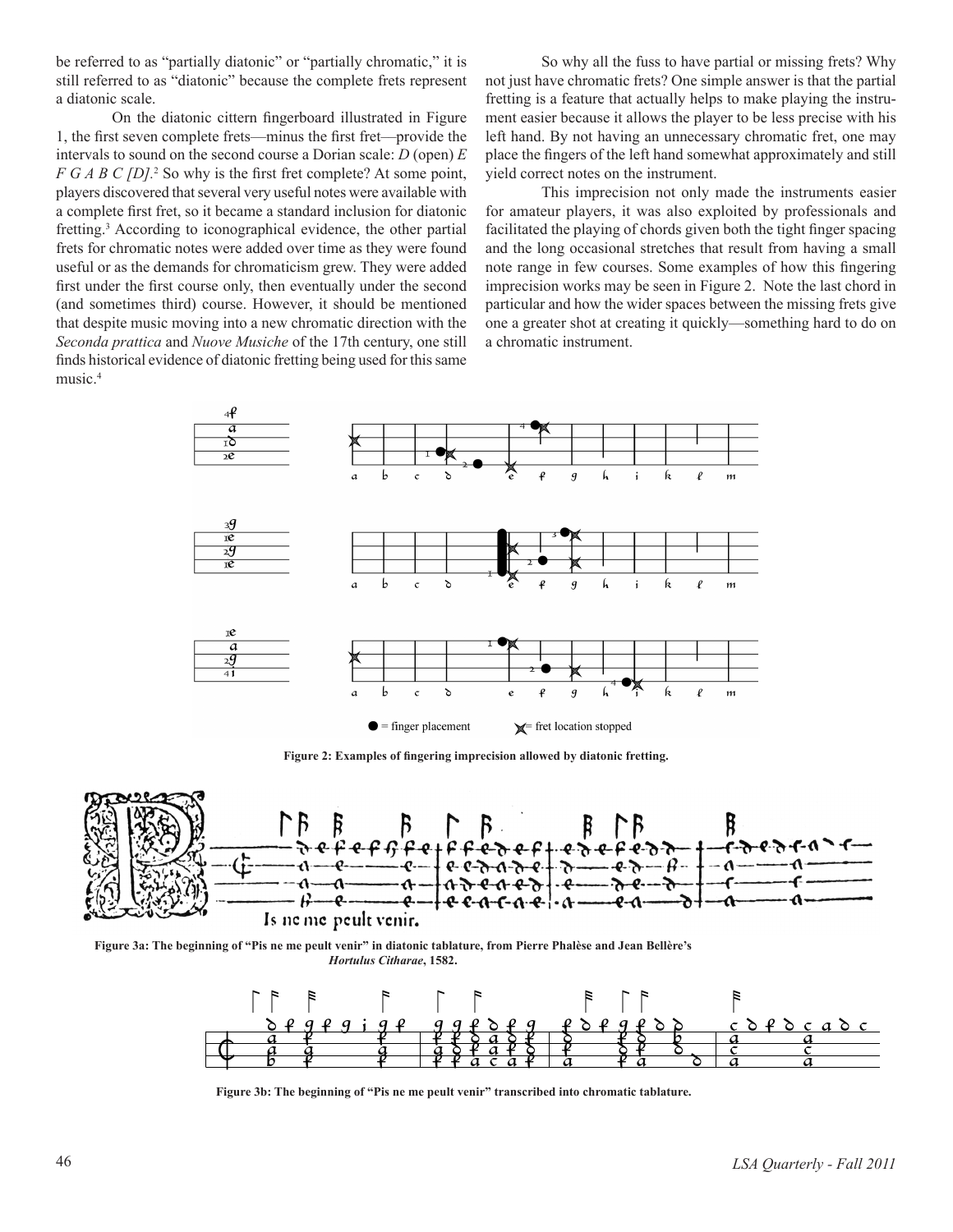### **From Notes to Notations**

 Diatonic cittern tablature deals with the problem of missing and partial frets in various ways, much like German tablature adapted to the later addition of courses to the lute—though most of the solutions for cittern are much easier to comprehend than German tab! While there are a few different cittern tablature styles and types, most of the notation is of one type and is easy to understand. This is what one might call the "missing fourth fret" type. Since the fourth fret was completely absent on the majority of diatonically fretted citterns, a cipher for it was simply not included in the tablature.5 Partial frets are still notated by their letter (or number), and the absence of part of a fret is not notated in the tablature any more than it would be when one doesn't play a fret on the lute. What this means is that the tablature reads like chromatic tablature but "shifted" when it comes to notating the fifth fret and higher, i.e. fret  $3 = d$ , but fret  $5 = e$ , fret  $6 = f$ , etc (see Figure 1).

 As one can see from Figures 3a and 3b, reading this "missing fourth fret" tablature takes a little bit of practice but is not really all that hard.And playing with partial fretsis again no different than playing a chromatic instrument; one doesn't need to worry about which frets are partially absent since the tablature never calls for those locations.

 The vast majority of printed and manuscript music for the 4-course diatonic is in French tab. However, just like for lute tablature there are some minor variations. One involves the replacing of letters with numbers without inverting the tab––so called "Spanish tab"––as used by Sixt Kargel (Figure 4). One also finds examples of Italian tablature, such as in the *Sammenhammer Manuscript* (Figure 5).6

### **Tuning: A (major) Second Opinion**

 Aside from the partial fretting, another feature that sometimes confuses players new to the cittern is the tuning. The 4-course diatonic cittern wasset apart from other plucked-strung instruments of the Renaissance by its unique tuning, which is both re-entrant and contains two intervals of a major 2nd. While the basic intervals of the so-called "French" tuning is 2-5-2, octave stringing is typical on the fourth and third courses, as seen in Figure 6, giving one ten strings in 4 courses, nominally *aa'a'-gg'g'-d'd'-e'e'*.

 Many lutenists I've introduced to the cittern are initially confounded by the concept of re-entrant tuning, and yet players of baroque guitar seem to have no trouble with the idea! More likely it is the "strange intervals" of the strings that confuse players, so let's take a brief look at why the cittern is tuned the way it is.

 The intervals of the "French tuned" diatonic cittern can actually be seen astwo sets of 5ths: one set between the inner courses (*g* to *d'*) and one between the outer course (*a* to *e'*). This gives one the ability to play easy, movable chord shapes using only a couple of left-hand fingerings. One can see from the starred chords in Figure 7 how a "2-1-4" fingering allows one to quickly traverse the length of the fingerboard for a variety of chords while only shifting the location of the first finger. Another common fingering of "2-1-3" yields several more common chords. Put them together, and one finds how truly easy it is to play something like the piece in Figure 8. This greatly speeds up the learning curve and allows one to dive into satisfying and fairly complex music pretty quickly.

### **Open to Sonorous Possibilities**

 Because of the intervals of the tuning, one is able to play all four courses most of the time without having to result to barre chords. This not only simplifies technique, it also allows one to play on all of the courses the majority of the time, which increases both the ability to strum and increases the sonority of the instrument (don't forget that we are talking about ten strings over four courses). Yet another feature of the tuning is the ability to use open strings as part of the chord voicing—even in the highest positions. The chords in Figure 7 are a representative sample of the kind of chord voicings one finds in the cittern repertoire. While open chords can be found in both the lute and guitar repertoires of the 16th century, open chords are found as part and parcel of the cittern repertoire (for example, see Figure 8) in all but a few of the sources and are hence an integral part of its sound.<sup>7</sup> The use of open strings in cittern chords gives the chords a kind of ringing quality which, when paired with the wire strings, gives a very appealing timbre to the instrument.

## **Play it Up! Octave Stringing**

 As mentioned above, octave stringing was typical on the 4-course diatonic cittern. In fact, it can be considered to be one of the defining features of the Franco-Flemish diatonic. While the use of an octave string in a course is fairly well known to lutenists, it manifests itself differently on the cittern—both for different reasons and with different results. Fundamentally, it is the difference in physics between gut and wire strings that influences why an octave string is used.<sup>8</sup>

 With gut stringing, octave strings become necessary on the lowest courses because the thickness of the gut changes the elasticity of the string and increases the inharmonicity of the string, creating a "duller" sound. The octave string helps to "brighten" the sound of bass string while still allowing one to hear the fundamental frequency of the bass note. (Incidentally, changing the structure of the string by creating a "roped" construction creates a more elastic string, thereby minimizing inharmonicity—the reason why NRI's "catlines" or Gamut Music Inc.'s "Pistoy" strings sound brighter and can be used successfully without octave strings for some courses.)

 On the other hand, because of the different physical properties of wire strings, low wire strings will sooner experience pitch distortion—bending out of tune when fretted––before they will experience inharmonicity. Adding an octave string to a wire-strung course will still brighten the sound, though as one can see, it does so somewhat unnecessarily as compared to gut strings. (To fix the pitch distortion problem, the lowest strings of citterns, orpharions and bandoras utilize a "twisted," "twined," or "wreathed" construction in which the string is twisted back on itself in a rope-like manner in order to change its elasticity.)

 For whatever historical reasons, octave strings were paired with the two lowest twisted courses of the Franco-Flemish cittern. Since one can rule out a physical sound necessity as with gut (though one is tempted to speculate that this was the original reason they were tried), one must come to view thisstringing as a stylistic choice. Perhaps out of a desire to avoid sharp string ends, two octave strings were used in a course by taking a single wire and running it from one peg, down around the hitch pin, then back to another peg. (The twisted strings have their own naturally created loop.) All of this results in a prominent octave sound on the lower two courses. Aside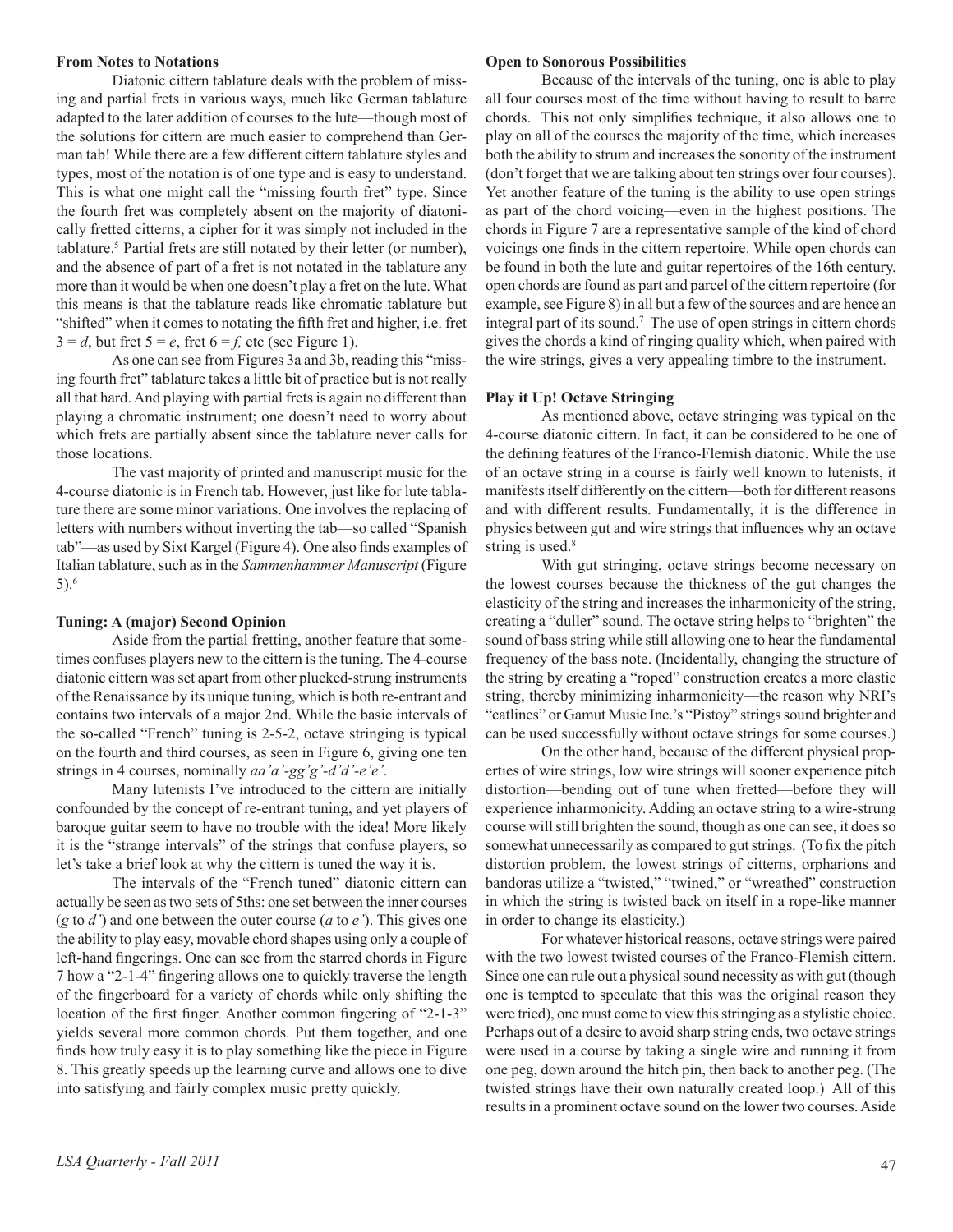**Figure 4: "Spanish" cittern tablature from Germany. "Almande nova," from Sixt Kargel's** *Renovata Cythara***, 1578.**



**Figure 5: Italian cittern tablature. "Galliard," from the** *Sammenhammer MS***, c. 1590. Poland, Torun, Ksiaznica Miejska im. M. Kopernika, J.40.342-102682.** 

| $\mathbf{\Theta}$ | $\overline{\mathbf{o}}$ $\overline{\mathbf{o}}$ |            |  |
|-------------------|-------------------------------------------------|------------|--|
|                   |                                                 | <u>റ റ</u> |  |
|                   |                                                 |            |  |
|                   |                                                 |            |  |
|                   |                                                 |            |  |
|                   |                                                 |            |  |
|                   |                                                 |            |  |
|                   |                                                 |            |  |

**Figure 6: 4-course diatonic cittern tuning.**



**Figure 8: Exploitation of open-string sonority. "Allemande des Estudiantz," from the** *Rothschild MS***, Paris, Bibliothèque Nationale, Rothschild I 411.**



**Figure 9: Excerpt from "Chy passa" from Pierre Phalèse and Jean Bellère's** *Hortulus Citharae***, 1582.**